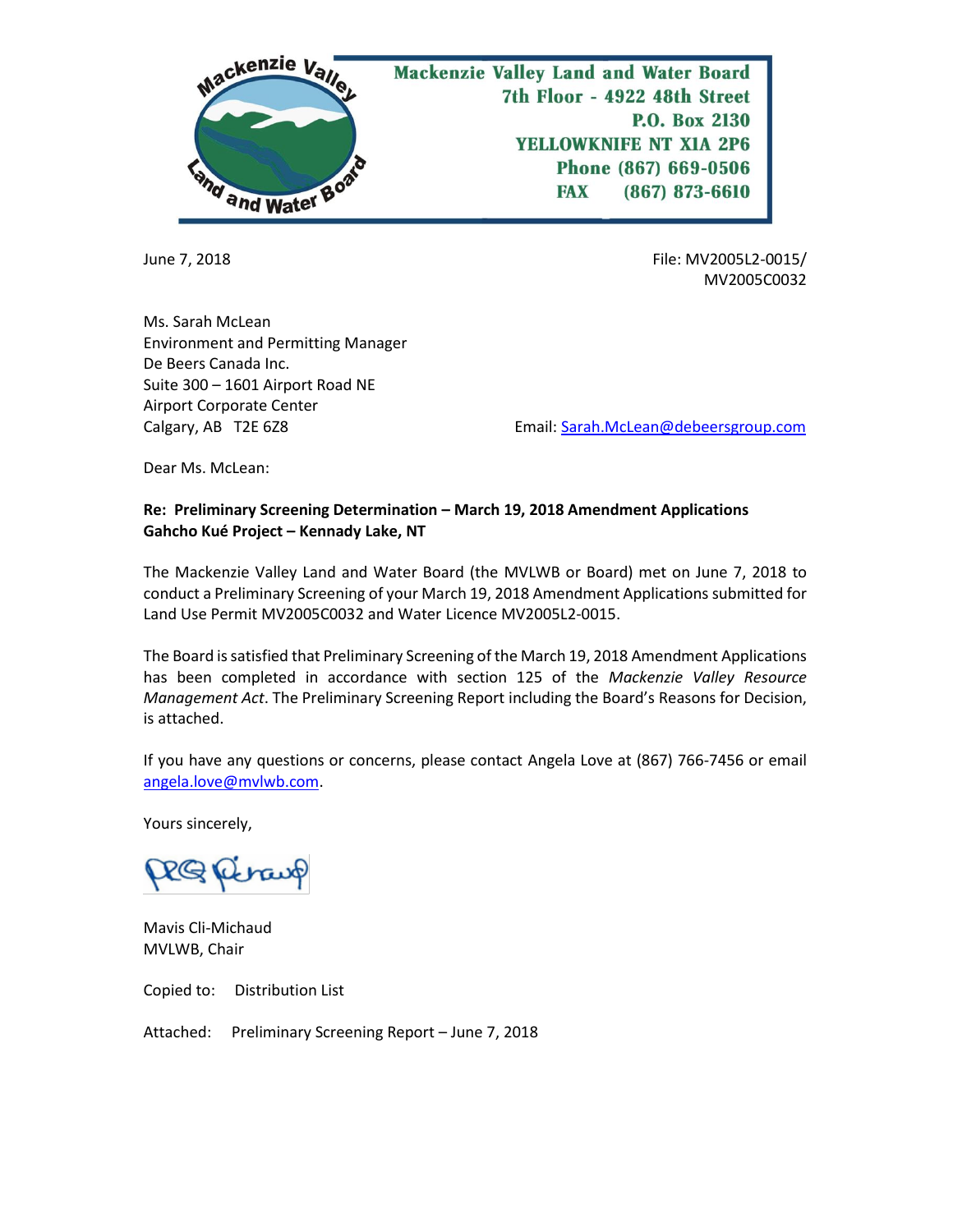**Preliminary Screening Report Form**

| Preliminary screener: MVLWB                            | <b>EIRB</b>          |
|--------------------------------------------------------|----------------------|
| Reference / File<br>number: MV2005C0032, MV2005L2-0015 | Reference<br>number: |
| TITLE: Gahcho Kué Mine, Kennady Lake, NT               |                      |
| <b>ORGANIZATION:</b> De Beers Canada Inc.              |                      |
| MEETING DATE: June 7, 2018                             |                      |
|                                                        |                      |

(CHECK ALL THAT APPLY)  $\boxtimes$  Amend, EIRB Ref. #

Requires permit, licence, or authorization Does not require permit, licence, or authorization

### **Project Summary**

Both Land Use Permit MV2005C0032 and Water Licence MV2005L2-0015 were referred to Environmental Assessment on December 22, 2005. The Mackenzie Valley Environmental Impact Review Board (MVEIRB) ordered an Environmental Impact Review (EIR) on June 12, 2006. MVEIRB released its Report of EIR and Reasons for Decision on July 19, 2013 and the Minister of Aboriginal Affairs and Northern Development Canada approved the EIR on October 22, 2013. An Updated Project Description was submitted to the Mackenzie Valley Land and Water Board on November 28, 2013. Project components that have changed since the EIR, and have yet to be screened, including the following:

- Pit depths have increased (Hearne Pit from 205m to 252m, 5034 Pit from 300m to 310m and Tuzo Pit from 300m to 360m);
- Placement of Mine Rock into the Mined-out Hearne Pit; and
- Height of the West Mine Rock Pile has increased from 94m to 100m.

Project components that have changed since the EIR, but were discussed in either the Updated Project Description or submitted as updated information during the Mackenzie Valley Land and Water Board Regulatory Process, include the following:

- $\bullet$  1 18 ML diesel fuel tank (total of 3 18 ML diesel tanks onsite)
- $2 100,000$  L diesel fuel tanks
- $1 35,000$  L diesel fuel tank
- 20,000 L aviation fuel
- 18 10,000 L tanks of various other hydrocarbons
- 10 60,000 L tanks of various other hydrocarbons
- 1,185,000 L (assorted drums and 1cu. totes) various hydrocarbons including jet fuel, gasoline and specialized lubricants

Project components included in the January 19, 2017 Amendment Application include the following:

- $3 101,000$  L aviation fuel tank
- Expansion to the East Pad area at the main camp
- Expansion to the Airstrip Apron

Project components that are included in the April 17, 2017 Amendment Application, include the following:

- Construction of an Ammonium Nitrate (AN) storage pad to support an AN storage building
- Expansion to the Dykes forming the Fine Processed Kimberlite Containment Facility (Dykes A1, D, and L)

Project components that are included in the March 19, 2018 Amendment Applications, or provided during the regulatory process, include the following:

- Expansion of the footprint including
	- o Dyke L haul road (Inspector Authorized in 2015)
	- o Road to temporary laydown (Inspector Authorized in 2015)
	- o Temporary laydowns (Inspector Authorized in 2015)
	- o Airstrip re-alignment and increased width (Inspector Authorized in 2014)
	- o ROM pad area (Inspector Authorized in 2017)
	- o East pad extension (Inspector Authorized in 2017)
	- Expanded pits, west mine rock pile, and road (March 19, 2018 Amendment Application)
- Expansion of West Mine Rock Pile (from 100 Mt to 228 Mt)
- Pit depth has increased (Tuzo Pit from 360 m to 373 m);
- Height of the West Mine Rock Pile has increased (from 100m to 135m)
- Addition of the A2 North Perimeter Berm
- Increase of Aviation Fuel (from 303,000 L to 500,000 L)
- Additional equipment (major pieces of additional equipment included in the March 19, 2018 Permit Amendment Application)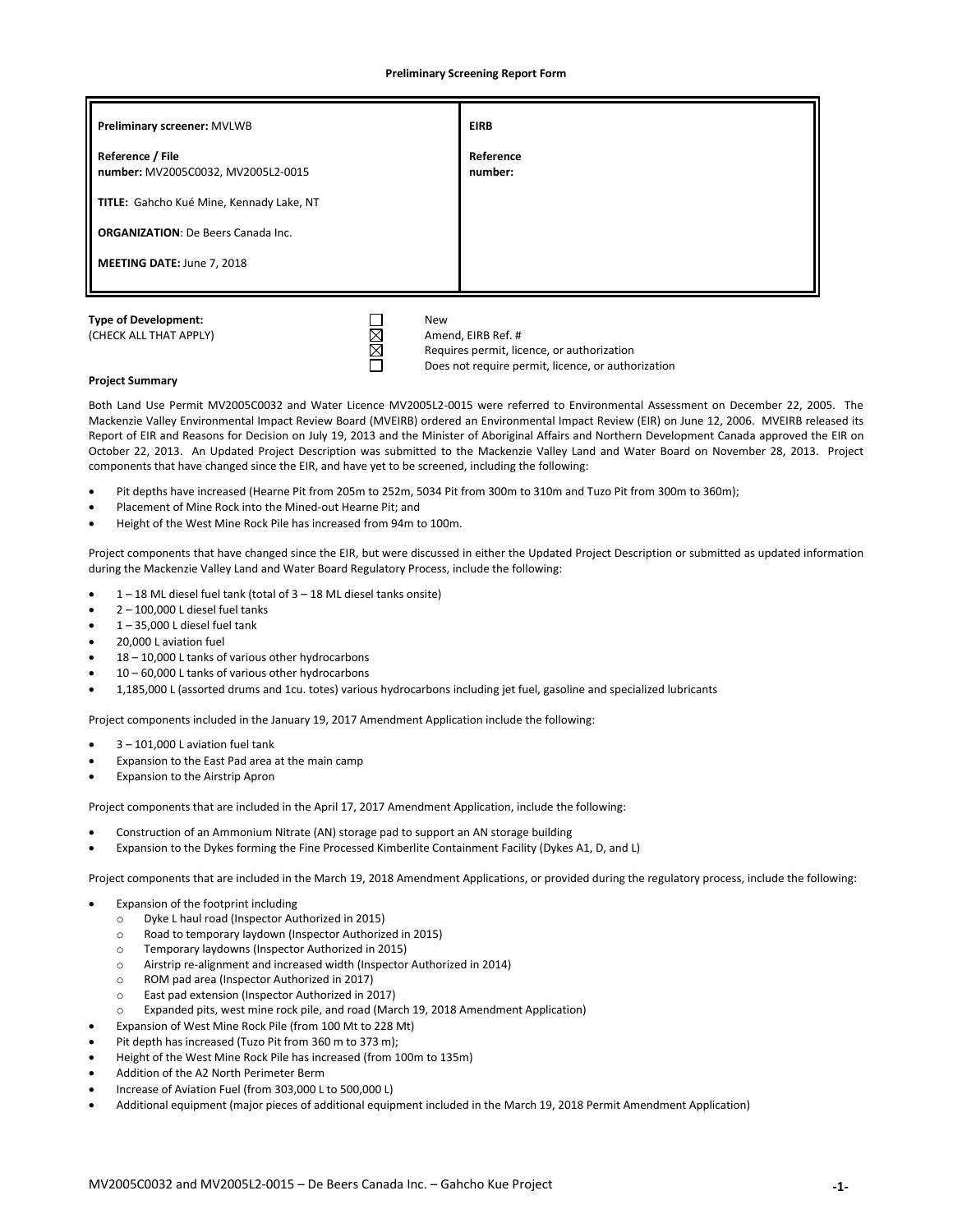### **Scope of the Screening**

For the purpose of constructing, operating, closing, and reclaiming the Gahcho Kue Diamond Mine Project (the Project), a diamond mine located within the Kennady Lake watershed of the Kirk Lake basin, approximately 280 kilometres (km) northeast of Yellowknife, Northwest Territories (NWT). The scope of the Project is described in the Updated Project Description submitted on November 28, 2013, and the additional information submitted during the regulatory process, in the Permit Amendment Applications on January 19 and April 17, 2017 and the Permit and Licence Amendment Applications on March 19, 2018. The scope of the project components applicable to this screening includes the following:

- An increase in Hearne Pit from 205m to 252m, 5034 Pit from 300m to 310m and Tuzo Pit from 360 m to 373 m;
- Placement of Mine Rock into the Mined-out Hearne Pit;
- An increase in the height of the West Mine Rock Pile 100 m to 135 m;
- $1 18$  ML diesel fuel tank (total of  $3 18$  ML diesel tanks onsite);
- $2 100,000$  L diesel fuel tanks;
- 1 35,000 L diesel fuel tank;
- 20,000 L aviation fuel;
- 18 10,000 L tanks of various other hydrocarbons;
- 10 60,000 L tanks of various other hydrocarbons;
- 1,185,000 L (assorted drums and 1cu. totes) various hydrocarbons including jet fuel, gasoline and specialized lubricants;
- Increase in aviation fuel (from 303,000 L to 500,000 L);
- Expansion to the East Pad area at the main camp;
- Expansion to the Airstrip Apron;
- An AN storage pad and storage building;
- Expansion to the Dykes forming the Fine Processed Kimberlite Containment Facility (Dykes A1, D, and L);
- Expansion of the footprint including;
	- o Dyke L haul road;
	- o Road to temporary laydown;
	- o Temporary laydowns;
	- o Airstrip re-alignment and increased width;
	- o ROM pad area;
	- o East pad extension; and
	- o Expanded pits, west mine rock pile, and road;
- Expansion of West Mine Rock Pile (from 100 Mt to 228 Mt;
- Addition of the A2 North Perimeter Berm; and
- Additional equipment (major pieces of additional equipment included in the March 19, 2018 Permit Amendment Application).

Land Use Eligibility - Section 18 Mackenzie Valley Land Use Regulations

| <b>Type of Disposition</b>                                                                                                                                                                                           | Disposition Number(s)                                                                           |                                                                                                                                                                                |
|----------------------------------------------------------------------------------------------------------------------------------------------------------------------------------------------------------------------|-------------------------------------------------------------------------------------------------|--------------------------------------------------------------------------------------------------------------------------------------------------------------------------------|
| <b>Mineral Claims</b><br>Prospecting Permit (s)<br><b>Mineral Leases</b><br>Oil and Gas: EL/SDL/PL<br><b>Quarry Permit</b><br><b>Timber Permit</b><br>Other: Surface Leases<br>⋈                                     | NT-4199, NT-4200, NT-4201, NT-4341, NT-4736<br>75N6-2-2, 75N6-3-2, 75N6-5-2, 75N6-7-2, 75N6-8-2 |                                                                                                                                                                                |
| <b>Principal Activities (related to scoping)</b><br>(CHECK ALL THAT APPLY)                                                                                                                                           |                                                                                                 |                                                                                                                                                                                |
| $\boxtimes$ Construction<br>Installation<br>⋈<br>Maintenance<br>⋈<br>$\boxtimes$ Expansion<br>Operation<br>Repair<br>Research<br>Water Intake<br>Other:                                                              | Exploration<br>Industrial<br>Recreation<br>Municipal<br>Quarry<br>Linear / Corridor<br>Sewage   | $\boxtimes$ Decommissioning<br>Abandonment<br>Aerial<br>Harvesting<br>Camp<br>Scientific/<br>Solid Waste                                                                       |
| Principal Development Components (related to scoping)                                                                                                                                                                |                                                                                                 |                                                                                                                                                                                |
| <b>Access Road</b><br>construction<br>abandonment/removal<br>modification e.g., widening, straightening<br>Automobile, Aircraft or Vessel Movement<br>$\boxtimes$ Blasting<br><b>Building</b><br>⊠<br><b>Burning</b> |                                                                                                 | $\boxtimes$ Waste Management<br>disposal of hazardous waste<br>waste generation<br>sewage<br>disposal of sewage<br><b>Geoscientific Sampling</b><br>Trenching<br>Diamond drill |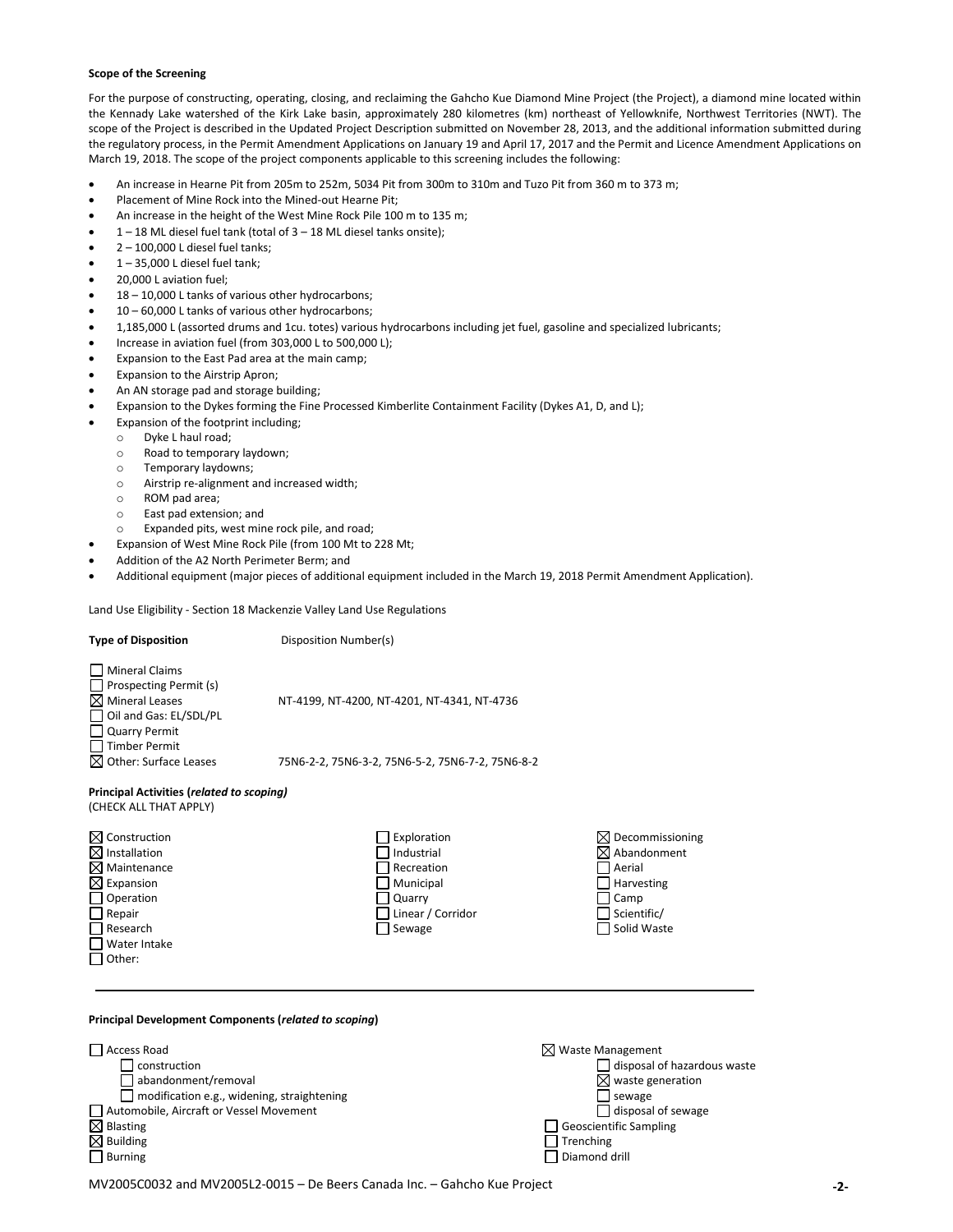| <b>Burying</b><br>Channelling                                                  |                                                                        | Borehole core sampling<br><b>Bulk soil sampling</b>                                                                                                                                                                                                                                                                                                     |                       |                          |
|--------------------------------------------------------------------------------|------------------------------------------------------------------------|---------------------------------------------------------------------------------------------------------------------------------------------------------------------------------------------------------------------------------------------------------------------------------------------------------------------------------------------------------|-----------------------|--------------------------|
| Cut and Fill                                                                   |                                                                        | $\Box$ gravel                                                                                                                                                                                                                                                                                                                                           |                       |                          |
| Cutting of Trees or Removal of Vegetation<br>$\boxtimes$ Dams and Impoundments |                                                                        | $\Box$ hydrological Testing<br>Site Restoration                                                                                                                                                                                                                                                                                                         |                       |                          |
| $\boxtimes$ construction                                                       |                                                                        | $\Box$ fertilization                                                                                                                                                                                                                                                                                                                                    |                       |                          |
| abandonment/removal                                                            |                                                                        | grubbing                                                                                                                                                                                                                                                                                                                                                |                       |                          |
| $\boxtimes$ modification<br><b>Ditch Construction</b>                          |                                                                        | reforestation                                                                                                                                                                                                                                                                                                                                           | planting/seeding      |                          |
| $\boxtimes$ Drainage Alteration                                                |                                                                        | $\overline{\phantom{a}}$ scarify                                                                                                                                                                                                                                                                                                                        |                       |                          |
| Drilling other than Geoscientific                                              |                                                                        | $\Box$ spraying                                                                                                                                                                                                                                                                                                                                         |                       |                          |
| <b>Ecological Surveys</b><br>Excavation                                        |                                                                        | $\Box$ re-contouring<br>Slashing and removal of vegetation                                                                                                                                                                                                                                                                                              |                       |                          |
| $\boxtimes$ Explosive Storage                                                  |                                                                        | $\Box$ Soil Testing                                                                                                                                                                                                                                                                                                                                     |                       |                          |
| $\boxtimes$ Fuel Storage                                                       |                                                                        | Stream Crossing/Bridging                                                                                                                                                                                                                                                                                                                                |                       |                          |
| Topsoil, Overburden or Soil<br>fill                                            |                                                                        | Tunnelling/Underground<br>Other:                                                                                                                                                                                                                                                                                                                        |                       |                          |
| disposal                                                                       |                                                                        |                                                                                                                                                                                                                                                                                                                                                         |                       |                          |
| removal                                                                        |                                                                        |                                                                                                                                                                                                                                                                                                                                                         |                       |                          |
| storage                                                                        |                                                                        |                                                                                                                                                                                                                                                                                                                                                         |                       |                          |
|                                                                                |                                                                        |                                                                                                                                                                                                                                                                                                                                                         |                       |                          |
| NTS topographic map sheet numbers:<br>75N                                      |                                                                        |                                                                                                                                                                                                                                                                                                                                                         |                       |                          |
| Latitude / longitude and UTM system:                                           | 63° 25' 12.5" N, 109° 6' 13.7" W and 63° 58' 34.1" N, 110° 15' 15.2" W |                                                                                                                                                                                                                                                                                                                                                         |                       |                          |
| Nearest community and water body:<br>Lutsel K'e and Kennady Lake               |                                                                        |                                                                                                                                                                                                                                                                                                                                                         |                       |                          |
| Land Status (consultation information)                                         |                                                                        |                                                                                                                                                                                                                                                                                                                                                         |                       |                          |
| $\Box$ Free Hold/Private                                                       | $\boxtimes$ Commissioners/Territorial Land                             | Federal Crown Land                                                                                                                                                                                                                                                                                                                                      | <b>Municipal Land</b> |                          |
| <b>Transboundary/Transregional Implications</b>                                |                                                                        |                                                                                                                                                                                                                                                                                                                                                         |                       |                          |
| <b>British Columbia</b>                                                        | Alberta                                                                | Saskatchewan                                                                                                                                                                                                                                                                                                                                            | Yukon                 |                          |
| Nunavut                                                                        | <b>National Park</b>                                                   | Inuvialuit Settlement Region                                                                                                                                                                                                                                                                                                                            |                       |                          |
| Wek'èezhìi                                                                     | Gwich'in                                                               | Sahtu                                                                                                                                                                                                                                                                                                                                                   |                       |                          |
| Type of transboundary implication:                                             | $\Box$ Impact / Effect                                                 | Development                                                                                                                                                                                                                                                                                                                                             |                       |                          |
| Public concern:<br>(Describe.)                                                 |                                                                        |                                                                                                                                                                                                                                                                                                                                                         |                       |                          |
| <b>Physical - Chemical Effects</b>                                             |                                                                        |                                                                                                                                                                                                                                                                                                                                                         |                       |                          |
| <i>Impact</i><br><b>Ground Water</b><br>1)                                     | <b>Mitigation</b>                                                      |                                                                                                                                                                                                                                                                                                                                                         |                       | Location of<br>condition |
| $\boxtimes$ water table alteration                                             | use the Development area, and approval by the Board.                   | Water table immediately surrounding Tuzo Pit may be altered with the increase in<br>pit depth. The Closure and Reclamation Plan should consider the effects of<br>eventual filling of the increased depth of the pit and will require thorough public<br>review, with meaningful engagement of aboriginal organizations that traditionally              |                       |                          |
| $\boxtimes$ water quality changes                                              | mitigate concerns relating to water quality changes.                   | The increase in diesel and aviation fuel storage capacity could lead to additional<br>ground water quality changes if any fuel is leaked into water. Appropriate spill kits<br>to be available and response procedures to be carried out as per the Spill<br>Contingency Plan. Conditions relating to fuel handling are included in the Permit to       |                       | 26(1)(m)                 |
| $\boxtimes$ infiltration changes                                               | by the Board.                                                          | Infiltration may be altered by the increase in pit depth of Tuzo Pit. The Closure and<br>Reclamation Plan should consider effects of eventual filling of the increased depth<br>of the pit and will require thorough public review, with meaningful engagement of<br>aboriginal organizations that traditionally use the Development area, and approval |                       |                          |
| $\boxtimes$ other:                                                             |                                                                        | Pit depths have increased which may lead to further groundwater being affected.                                                                                                                                                                                                                                                                         |                       | Part G                   |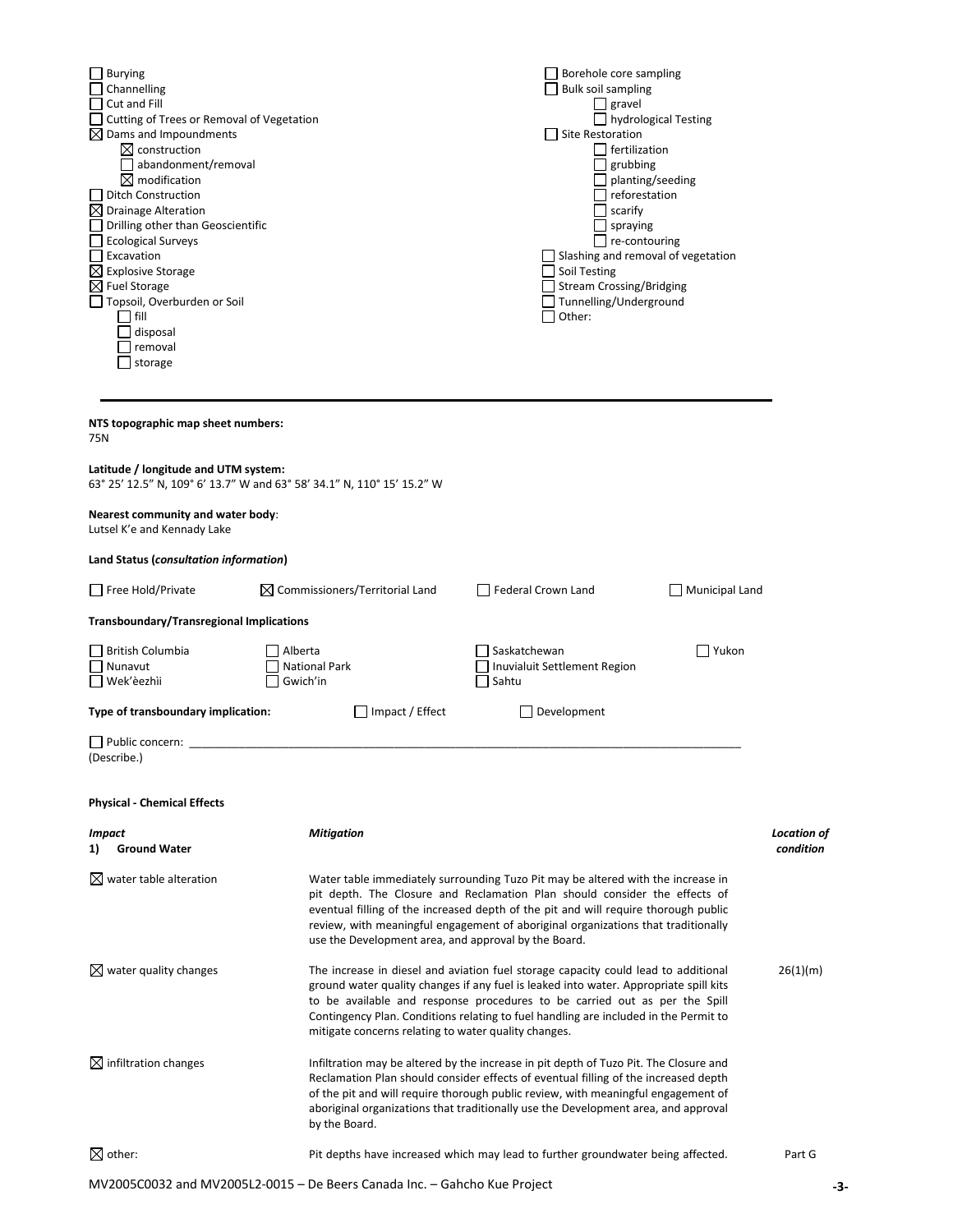Implementation of the Water Management Plan should mitigate this concern.

# $\Box$  N/A

| <i>Impact</i><br>2)<br><b>Surface Water</b> | <b>Mitigation</b>                                                                                                                                                                                                                                                                                                                                                                                                                                                                                                  | Location of<br>condition |
|---------------------------------------------|--------------------------------------------------------------------------------------------------------------------------------------------------------------------------------------------------------------------------------------------------------------------------------------------------------------------------------------------------------------------------------------------------------------------------------------------------------------------------------------------------------------------|--------------------------|
| $\boxtimes$ flow or level changes           | The expansion of the West Mine Rock Pile will be contained mainly within the<br>footprint of Kennady Lake. The Closure and Reclamation Plan should consider the<br>effects this has on the watershed and will require thorough public review, with<br>meaningful engagement of aboriginal organizations that traditionally use the<br>Development area, and approval by the Board.                                                                                                                                 |                          |
| $\boxtimes$ water quality changes           | The increase in diesel and aviation fuel storage capacity could lead to additional<br>surface water quality changes if any fuel is leaked into water. Appropriate spill kits<br>to be available and response procedures to be carried out as per the Spill<br>Contingency Plan. Conditions relating to fuel handling are included in the Permit to<br>mitigate concerns relating to water quality changes.                                                                                                         | 26(1)(m)                 |
|                                             | The creation of a new AN storage pad could lead to additional surface water<br>quality changes if any AN is spilt and leaks into the water. An engineered sump has<br>been designed to catch subsurface flows of impacted AN water. Sump water will<br>be collected, sampled, and relocated to the water management pond.                                                                                                                                                                                          |                          |
|                                             | The increase footprints proposed are within the total area of disturbance<br>considered in the original environmental impact review for the Gahcho Kue Mine.<br>Appropriate spill kits to be available and response procedures to be carried out as<br>per the Spill Contingency Plan.                                                                                                                                                                                                                             |                          |
|                                             | <b>Effluent quality criteria (EQC)</b> will be established in the Water Licence (Licence) in<br>order to protect the downstream aquatic receiving environment (from both direct<br>and potentially cumulative effects), based on the MVLWB Water and Effluent<br><b>Quality Management Policy.</b>                                                                                                                                                                                                                 |                          |
|                                             | Water quality monitoring is still required under Licence MV2005L2-0015, under<br>both a surveillance network program (SNP) and an aquatic effects monitoring<br>program (AEMP).                                                                                                                                                                                                                                                                                                                                    |                          |
|                                             | Seepage: acid generation and metal leaching from the West Mine Rock Pile is<br>unlikely based on geological work performed by Proponent. A Geochemical<br>Characterization and Management Plan, a Final Detailed Construction Plan for the<br>West Mine Rock Pile, and a Processed Kimberlite and Waste Rock Management<br>Plan has been updated and submitted, which was a requirement under Licence<br>MV2005L2-0015, to include the in activities associated with the March 19, 2018<br>Amendment Applications. |                          |
|                                             | Any water that enters the aquatic receiving environment must meet EQC as per<br>MV2005L2-0015 conditions; such conditions will be applied to the March 19, 2018<br>Amendment Applications as well. Seepage surveys are required under the current<br>Licence MV2005L2-0015, which includes follow-up reporting and analysis, and is<br>to be submitted to the Board.                                                                                                                                               |                          |
|                                             | Spill Contingency will continue to be implemented.                                                                                                                                                                                                                                                                                                                                                                                                                                                                 |                          |
| $\boxtimes$ water quantity changes          | A portion of Kennady Lake will be removed with the expansion of the West Mine<br>Rock Pile. De Beers has engaged DFO regarding the mine plan amendment and<br>potential effects on the current authorization and offsetting requirements. A<br>diversion channel is proposed to connect the D watershed, around the West Mine<br>Rock Pile, to Kennady Lake to prevent scour and erosion, and to allow the<br>movement of water as appropriate.                                                                    |                          |
| $\boxtimes$ drainage pattern changes        | Drainage patterns could be affected by the increase footprints. The Closure and<br>Reclamation Plan should consider the effects of these areas and will require<br>thorough public review, with meaningful engagement of aboriginal organizations<br>that traditionally use the Development area, and approval by the Board.                                                                                                                                                                                       |                          |
| $\Box$ temperature                          |                                                                                                                                                                                                                                                                                                                                                                                                                                                                                                                    |                          |
| $\Box$ wetland changes/loss                 |                                                                                                                                                                                                                                                                                                                                                                                                                                                                                                                    |                          |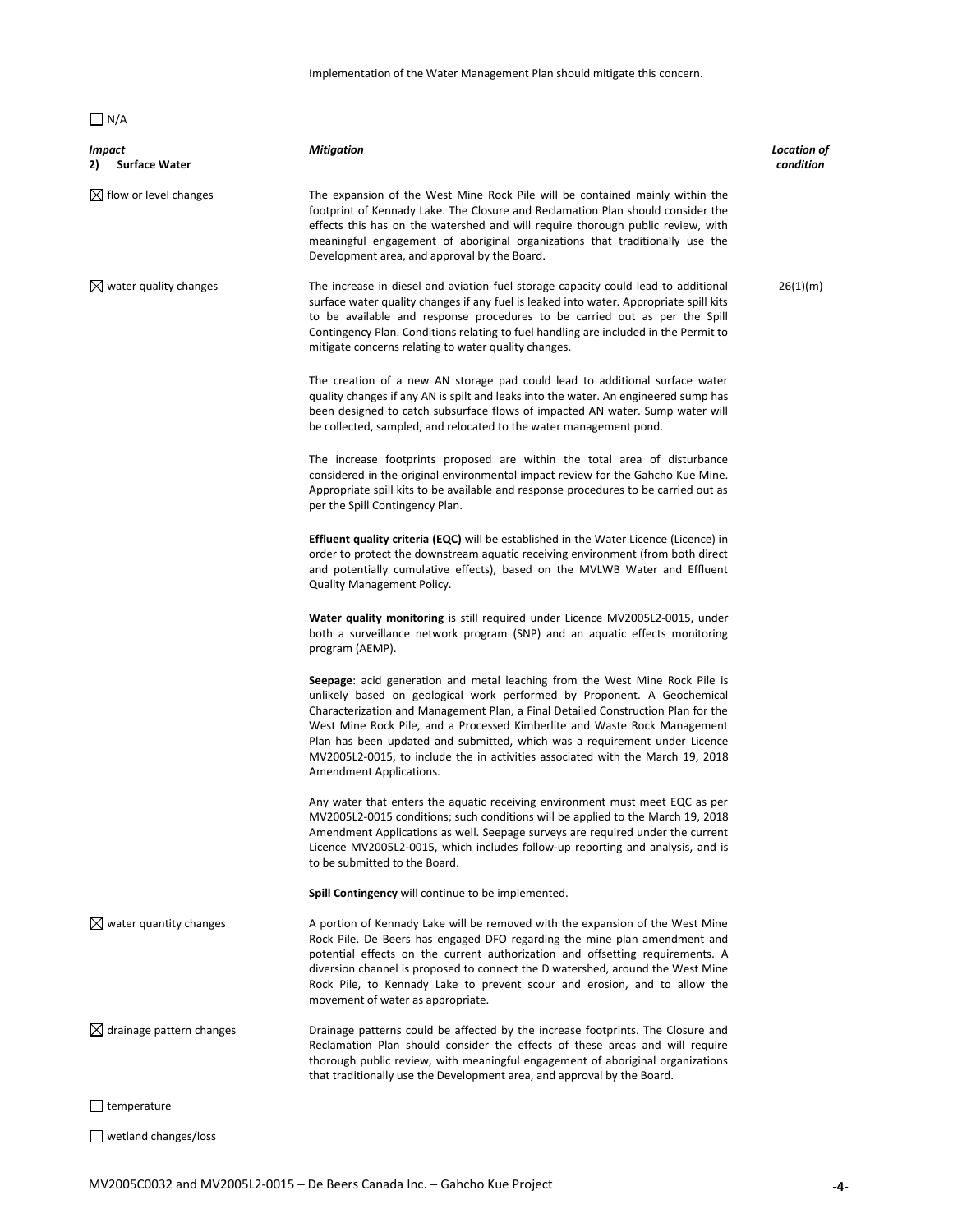$\boxtimes$  other:  $\blacksquare$  Pit depths have increased which may lead to further mine water being produced. Implementation of the Water Management Plan should mitigate this concern. Concerns with the placement of mine rock can be mitigated by adhering to the Geochemical Characterization Plan. Part G Part G  $\Box$  N/A *Impact* **3) Noise** *Mitigation Location of condition* □ noise in/near water  $\boxtimes$  noise increase  $\boxtimes$  The additional equipment required is to be regularly maintained.  $\Box$  other:  $\Box$  N/A *Impact* **4) Land** *Mitigation Location of condition* geologic structure changes  $\boxtimes$  soil contamination  $\blacksquare$  The increase in diesel and aviation fuel storage capacity could lead to additional soil contamination due to spills. Appropriate spill kits to be available and response procedures to be carried out as per the Spill Contingency Plan. Conditions relating to fuel handling are included in the Permit to mitigate concerns relating to soil contamination. The creation of a new AN storage pad could lead to additional soil contamination if any AN is spilt. An engineered sump has been designed to catch subsurface flows of impacted AN water to limit the quantity of soil contamination. The expansion to the Dykes forming the Fine Processed Kimberlite Containment Facility (Dykes A1, D, and L) could lead to additional soil contamination if appropriate construction materials are not used. Construction material will be non-acid generating mine rock. The additional equipment required will utilize existing roads and where new footprints are utilized, appropriate spill kits are to be available and response procedures are to be carried out as per the Spill Contingency Plan. 26(1)(m)  $\Box$  buffer zone loss  $\boxtimes$  soil compaction and settling Soil compaction will occur as a result of this activity and use of heavy equipment. The Permittee shall only use lands included in the Permit. The additional equipment required will utilize existing roads and the new footprints proposed are within the total area of disturbance considered in the original environmental impact review for the Gahcho Kue Mine. Soil compaction could be affected by the increase footprints. The Closure and Reclamation Plan should consider the effects of these areas and will require thorough public review, with meaningful engagement of aboriginal organizations that traditionally use the Development area, and approval by the Board. 26(1)(a) and (n)  $\Box$  destabilization/erosion permafrost regime alteration  $\boxtimes$  explosives/scarring Tuzo Pit will be filled with water following completion of mining, which should cover scarring from the use of explosives in the excavation of the open pit.  $\Box$  other:  $\Box$  N/A *Impact* **5) Non-renewable natural resources** *Mitigation Location of condition* □ resource depletion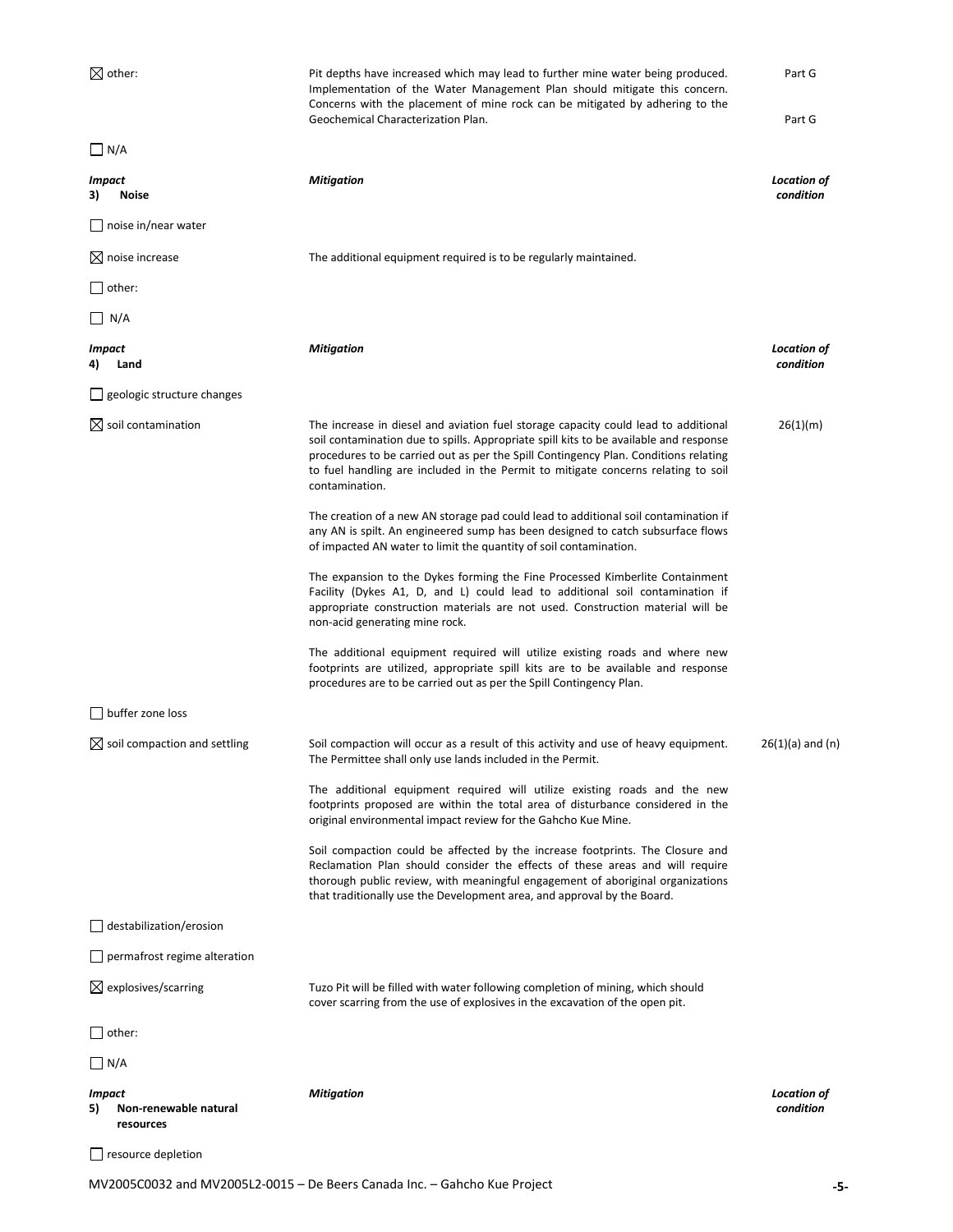| $\Box$ other:                                 |          |
|-----------------------------------------------|----------|
| $\boxtimes$ N/A                               |          |
| <b>Impact</b><br>Air/climate/atmosphere<br>6) | м        |
| $\boxtimes$ other:                            | D١       |
|                                               | pr<br>Ai |
|                                               |          |

*Mitigation Location of condition*

ust suppression measures will be applied to haul roads, consistent with current ractices and MV2005L2-0015 Licence requirements. The implementation of the ir Quality and Emissions Monitoring and Management Plan should continue to be implemented at the Gahcho Kue Mine to address the increased footprints and additional equipment.

## $\Box$  N/A

| <b>BIOLOGICAL ENVIRONMENT</b>                                    |                                                                                                                                                                                                                                                                                          |                                 |
|------------------------------------------------------------------|------------------------------------------------------------------------------------------------------------------------------------------------------------------------------------------------------------------------------------------------------------------------------------------|---------------------------------|
| <b>Impact</b><br>Vegetation<br>1)                                | <b>Mitigation</b>                                                                                                                                                                                                                                                                        | <b>Location of</b><br>condition |
| $\Box$ species composition                                       |                                                                                                                                                                                                                                                                                          |                                 |
| $\Box$ species introduction                                      |                                                                                                                                                                                                                                                                                          |                                 |
| $\boxtimes$ toxin/heavy accumulation                             | The creation of a new AN storage pad could lead to additional soil contamination if<br>any AN is spilt. An engineered sump has been designed to catch subsurface flows<br>of impacted AN water to limit the quantity of soil contamination.                                              |                                 |
| $\bigsqcup$ other:                                               |                                                                                                                                                                                                                                                                                          |                                 |
| $\Box$ N/A                                                       |                                                                                                                                                                                                                                                                                          |                                 |
| Impact<br><b>Wildlife and Fish</b><br>2)                         | <b>Mitigation</b>                                                                                                                                                                                                                                                                        | <b>Location of</b><br>condition |
| $\boxtimes$ effects on rare, threatened or<br>endangered species | The Closure and Reclamation Plan should consider the effects of the increase to<br>the West Mine Rock Pile and will require thorough public review, with meaningful<br>engagement of aboriginal organizations that traditionally use the Development<br>area, and approval by the Board. |                                 |
| $\Box$ fish population changes                                   |                                                                                                                                                                                                                                                                                          |                                 |
| $\Box$ waterfowl population changes                              |                                                                                                                                                                                                                                                                                          |                                 |
| $\Box$ breeding disturbance                                      |                                                                                                                                                                                                                                                                                          |                                 |
| $\Box$ population reduction                                      |                                                                                                                                                                                                                                                                                          |                                 |
| $\Box$ species diversity change                                  |                                                                                                                                                                                                                                                                                          |                                 |
| $\Box$ health changes                                            |                                                                                                                                                                                                                                                                                          |                                 |
| $\boxtimes$ behavioural changes                                  | An increase in the height of the mine rock pile may affect the behaviour of wildlife<br>in the area. Conditions relating to the protection of wildlife habitat should<br>mitigate this concern.                                                                                          | 26(1)(h)                        |
|                                                                  | Additional area of disturbance proposed is within the total area of disturbance<br>considered in the original environmental impact review for the Gahcho Kue Mine.                                                                                                                       |                                 |
| $\boxtimes$ habitat changes / effects                            | Wildlife:<br>• Mitigation during closure includes the construction of ramps, on the West Mine<br>Rock Pile, to allow safe access and egress by wildlife.                                                                                                                                 |                                 |

• Additional area of disturbance proposed is within the total area of disturbance considered in the original environmental impact review for the Gahcho Kue Mine. • The MVLWB Standard Land Use Permit Conditions Template includes a "Habitat Damage" condition, which states: "The Permittee shall take all reasonable measures to prevent damage to wildlife and fish Habitat during this land-use operation."

• The implementation of the Wildlife and Wildlife Habitat Protection Plan (which contains mitigation, monitoring, and adaptive management of wildlife), as required by Permit MV2005C0032, will continue to be implemented at the Gahcho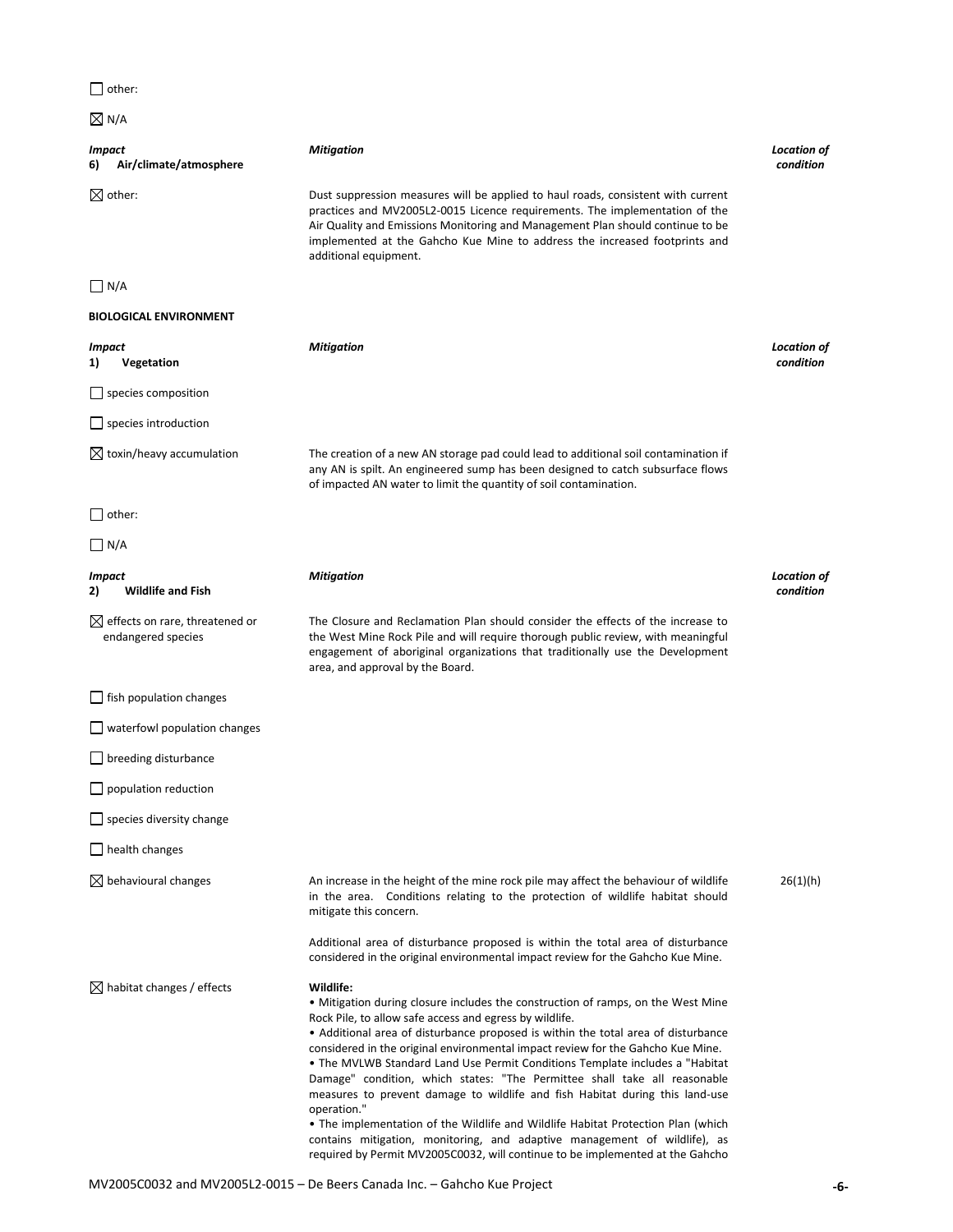|                                                                     | Kue Mine and should address the impacts associated with the increased footprint<br>and height of the West Mine Rock Pile.<br>• The implementation of the Wildlife Effects Monitoring Program should continue<br>to be implemented at the Gahcho Kue Mine. |                                 |
|---------------------------------------------------------------------|-----------------------------------------------------------------------------------------------------------------------------------------------------------------------------------------------------------------------------------------------------------|---------------------------------|
|                                                                     | Fish:<br>• Water quality protection measures will be implemented to protect fish and<br>aquatic life (see Surface Water Quality section above).                                                                                                           |                                 |
| $\boxtimes$ game species effects                                    | Wildlife protection measures will be implemented (see Habitat Changes/Effects<br>section above).                                                                                                                                                          |                                 |
| $\Box$ toxins/ heavy metals                                         |                                                                                                                                                                                                                                                           |                                 |
| $\Box$ forestry changes                                             |                                                                                                                                                                                                                                                           |                                 |
| $\Box$ agricultural changes                                         |                                                                                                                                                                                                                                                           |                                 |
| $\Box$ other:                                                       |                                                                                                                                                                                                                                                           |                                 |
| $\Box$ N/A                                                          |                                                                                                                                                                                                                                                           |                                 |
| <b>Interacting Environment</b>                                      |                                                                                                                                                                                                                                                           |                                 |
| <b>Impact</b><br><b>Habitat and Communities</b><br>1)               | <b>Mitigation</b>                                                                                                                                                                                                                                         | <b>Location of</b><br>condition |
| $\Box$ predator-prey                                                |                                                                                                                                                                                                                                                           |                                 |
| $\boxtimes$ wildlife habitat/ecosystem<br>composition changes       | Additional area of disturbance proposed is within the total area of disturbance<br>considered in the original environmental impact review for the Gahcho Kue Mine.                                                                                        |                                 |
| $\Box$ reduction/removal of<br>keystone or endangered<br>species    |                                                                                                                                                                                                                                                           |                                 |
| $\Box$ removal of wildlife corridor or<br>buffer zone               |                                                                                                                                                                                                                                                           |                                 |
| $\bigsqcup$ other:                                                  |                                                                                                                                                                                                                                                           |                                 |
| $\Box$ N/A                                                          |                                                                                                                                                                                                                                                           |                                 |
| Impact<br>2)<br><b>Social and Economic</b>                          | <b>Mitigation</b>                                                                                                                                                                                                                                         | <b>Location of</b><br>condition |
| $\Box$ planning/zoning changes or<br>conflicts                      |                                                                                                                                                                                                                                                           |                                 |
| $\Box$ increase in urban facilities or<br>services use              |                                                                                                                                                                                                                                                           |                                 |
| $\Box$ rental house                                                 |                                                                                                                                                                                                                                                           |                                 |
| $\Box$ airport operations/capacity<br>changes                       |                                                                                                                                                                                                                                                           |                                 |
| human health hazard                                                 |                                                                                                                                                                                                                                                           |                                 |
| $\Box$ impair the recreational use of<br>water or aesthetic quality |                                                                                                                                                                                                                                                           |                                 |
| $\boxtimes$ affect water use for other<br>purposes                  | Pit depths have increased which may increase the time it takes to re-fill Kennady<br>Lake or to meet the objectives for restoring Kennady Lake to its original condition.<br>Implementation of the Closure and Reclamation Plan should mitigate concerns. | Part J                          |
|                                                                     | <b>EQC</b> will be established in the Licence in order to protect the downstream aquatic<br>receiving environment (from both direct and potentially cumulative effects), based<br>on the MVLWB Water and Effluent Quality Management Policy.              |                                 |
| affect other land use                                               |                                                                                                                                                                                                                                                           |                                 |

operations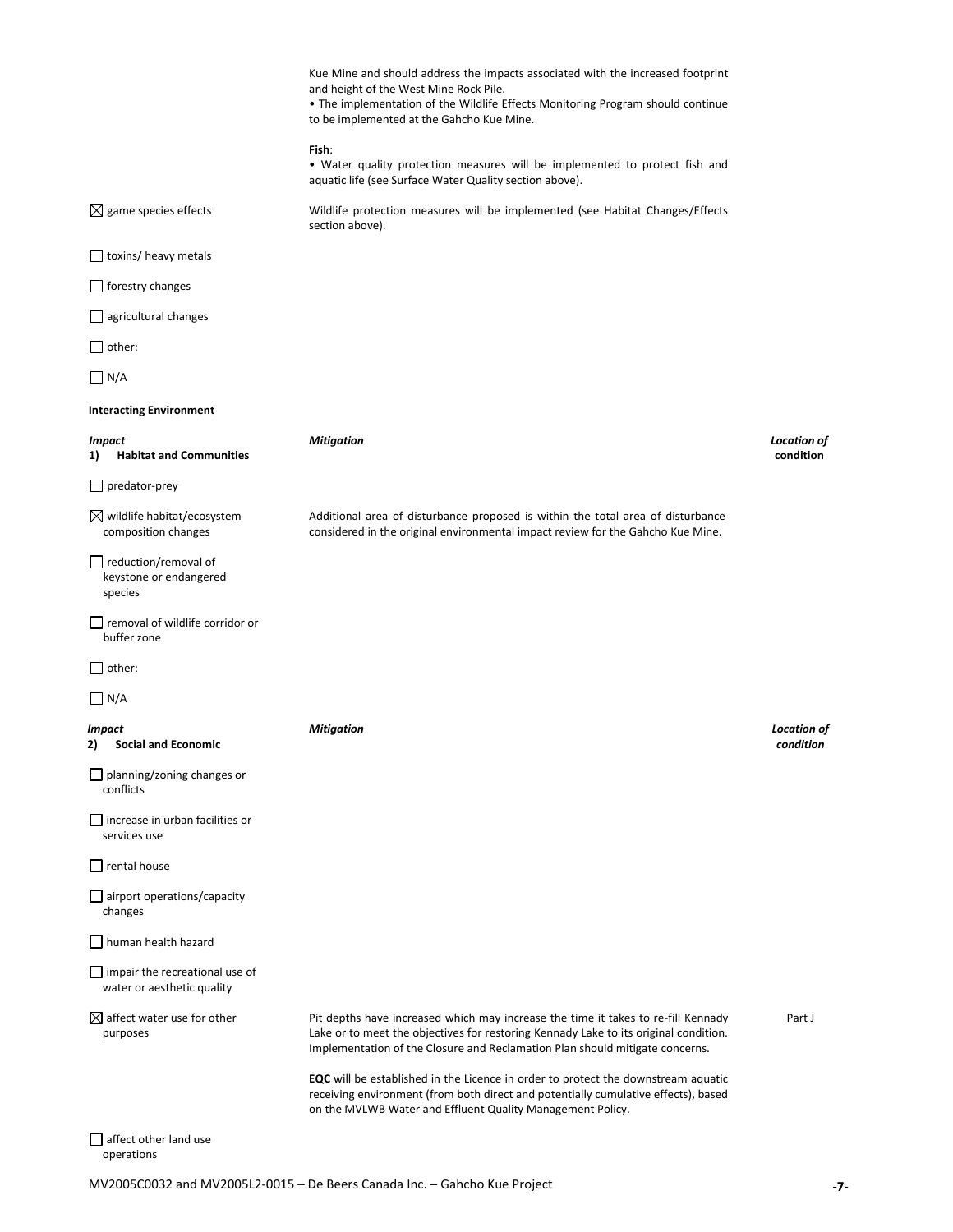$\Box$  quality of life changes

public concern

 $\Box$  other:

 $\Box$  N/A

| <i>Impact</i><br><b>Cultural and Heritage</b><br>3)          | <b>Mitigation</b>                                                                                                                                                                                                                                                                                                                                                                   | <b>Location of</b><br>condition |
|--------------------------------------------------------------|-------------------------------------------------------------------------------------------------------------------------------------------------------------------------------------------------------------------------------------------------------------------------------------------------------------------------------------------------------------------------------------|---------------------------------|
| effects to historic property<br>$\mathsf{L}$                 |                                                                                                                                                                                                                                                                                                                                                                                     |                                 |
| $\Box$ increased economic pressure<br>on historic properties |                                                                                                                                                                                                                                                                                                                                                                                     |                                 |
| change to or loss of historic<br>resources                   |                                                                                                                                                                                                                                                                                                                                                                                     |                                 |
| $\Box$ change to or loss of<br>archaeological resources      |                                                                                                                                                                                                                                                                                                                                                                                     |                                 |
| $\boxtimes$ increased pressure on<br>archaeological sites    | • Archaeological surveys have been completed at the mine and all proximate sites<br>have been mitigated.<br>• The design of West Mine Rock Pile will limit the area that is disturbed, as<br>appropriate.<br>• Management practices for the avoidance or preservation of archaeological<br>and/or heritage materials discovered during mine activities are in place at the<br>mine. |                                 |
| $\Box$ change to or loss of<br>aesthetically important sites |                                                                                                                                                                                                                                                                                                                                                                                     |                                 |
| effects to aboriginal lifestyle                              |                                                                                                                                                                                                                                                                                                                                                                                     |                                 |
| other:                                                       |                                                                                                                                                                                                                                                                                                                                                                                     |                                 |

 $\Box$  N/A

- Pursuant to Schedule 4.1 of the **Northwest Territory Métis Nation** (NWTMN) Interim Measures Agreement, the MVLWB determined that written notice was given to the NWTMN and that a reasonable period of time was allowed for NWTMN to make representations with respect to the application.
- Pursuant to subsection 1.6, paragraphs (*a*) and (*b*) of the **Akaitcho Territory Dene First Nations** (ATDFN) Interim Measures Agreement, the MVLWB determined that written notice was given to the ATDFN and that a reasonable period of time was allowed for ATDFN to make representations with respect to the Application.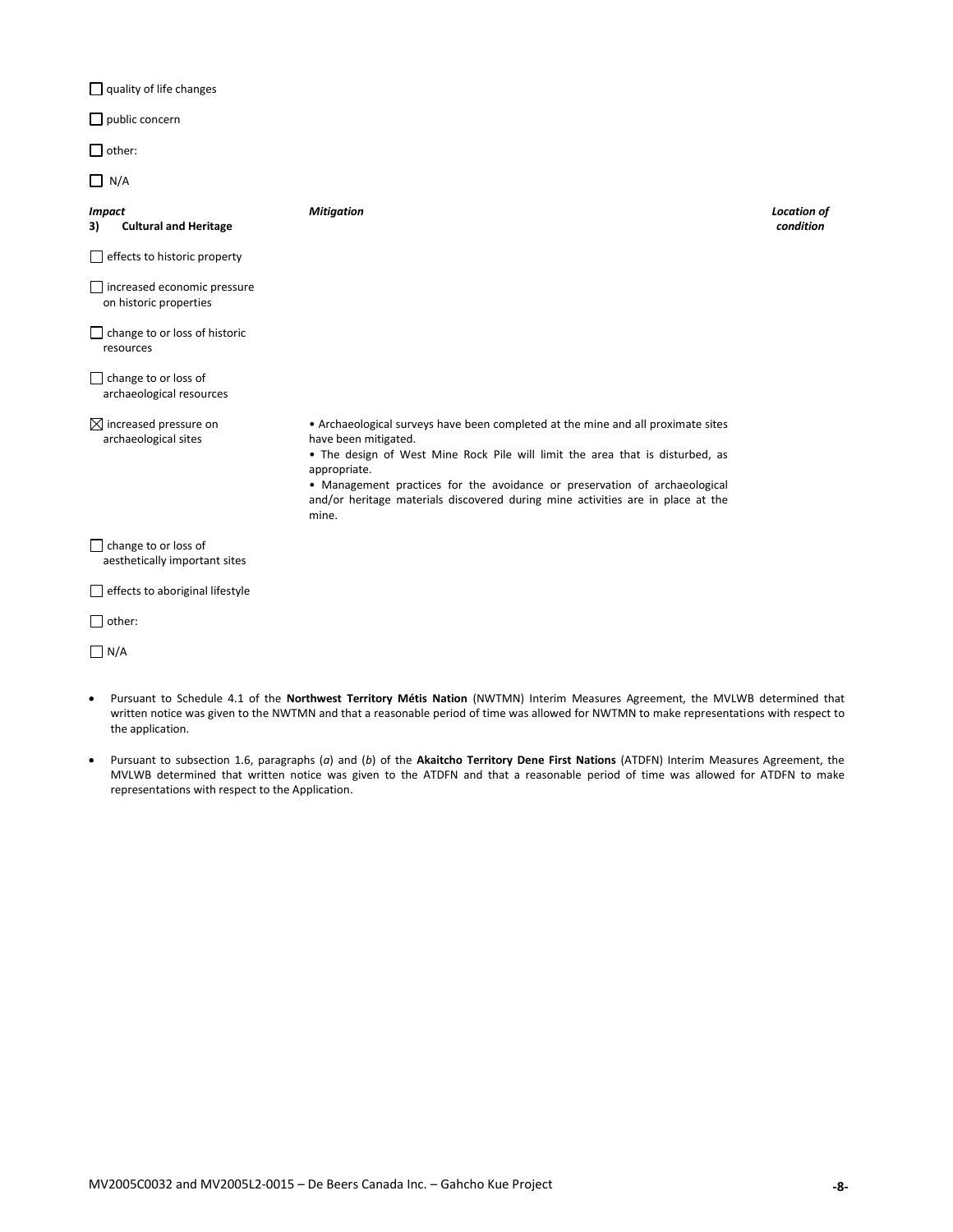## **Preliminary Screener / Referring Body Information**

| Sent To                                                             |
|---------------------------------------------------------------------|
| Akaitcho IMA Implementation                                         |
| CanNor NWT Region                                                   |
| Chamber of Mines NWT & Nunavut                                      |
| Dene Nation                                                         |
| Deninu K'ue First Nation                                            |
| <b>Environment and Climate Change Canada</b>                        |
| <b>Fisheries and Oceans Canada</b>                                  |
| <b>Fort Resolution Metis Council</b>                                |
| Fort Smith Metis Council                                            |
| <b>GNWT - Education Culture and Employment</b>                      |
| <b>GNWT - Environment and Natural Resources</b>                     |
| <b>GNWT - Health</b>                                                |
| <b>GNWT</b> - Department of Infrastructure                          |
| GNWT - Industry, Tourism, and Investment                            |
| <b>GNWT - Lands</b>                                                 |
| <b>GNWT - MACA</b>                                                  |
| <b>GNWT - OROGO</b>                                                 |
| Gov of Canada                                                       |
| Hamlet of Fort Resolution                                           |
| Hay River Metis Council                                             |
| <b>INAC - Contaminants and Remediation Directorate</b>              |
| Katlodeeche First Nation                                            |
| Lutsel K'e Dene First Nation                                        |
| Mackenzie Valley Environmental Impact Review                        |
| <b>Board</b><br>Ni Hadi Xa                                          |
|                                                                     |
| North Slave Metis Alliance                                          |
| Northwest Territory Metis Nation<br><b>Salt River First Nations</b> |
|                                                                     |
| Tlicho Government                                                   |
| Tlicho Lands Protection Department<br>Town of Fort Smith            |
| <b>West Point First Nation</b>                                      |
| Workers' Safety and Compensation Commission                         |
| <b>Yellowknives Dene First Nation</b>                               |
|                                                                     |